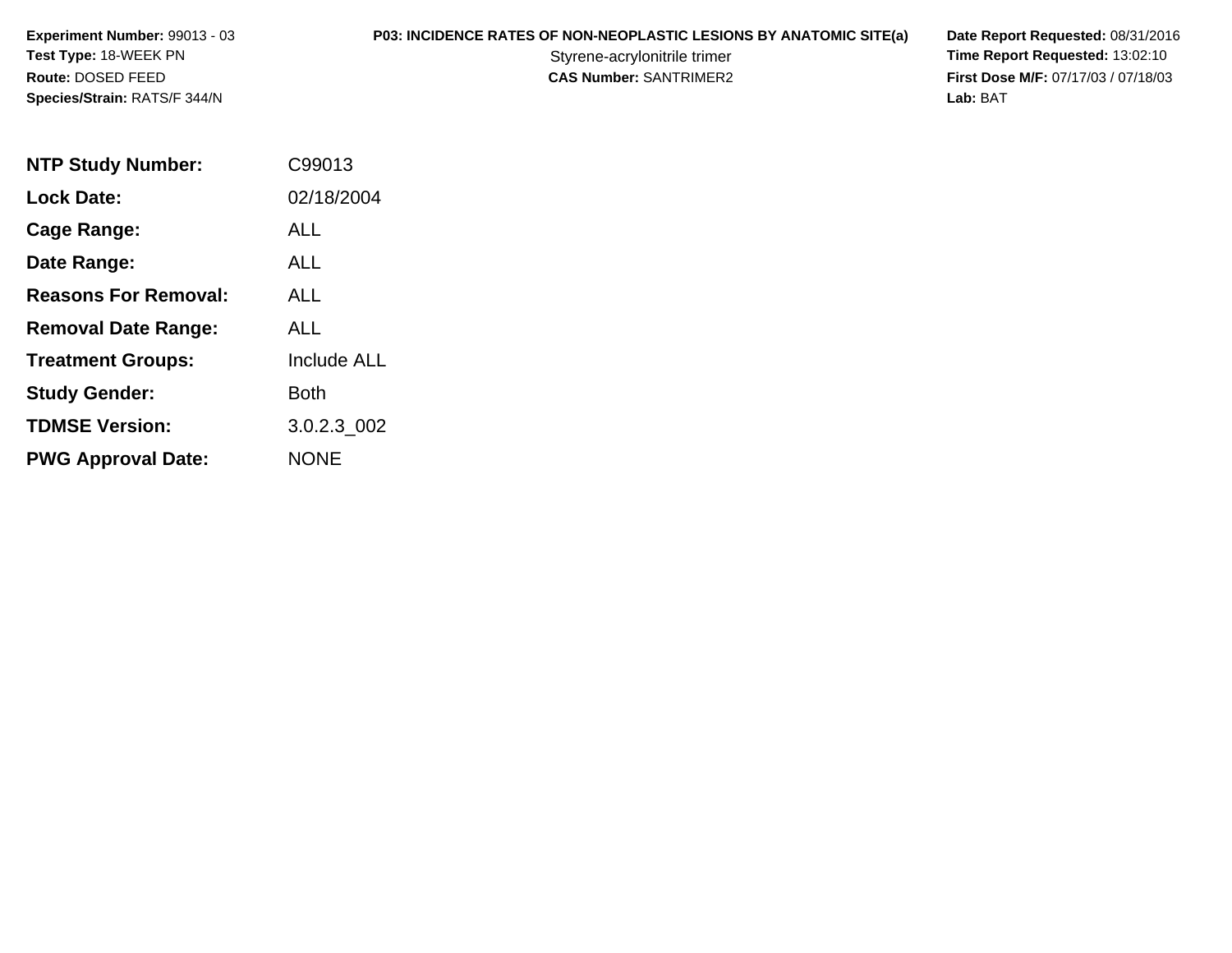**Experiment Number:** 99013 - 03**Test Type:** 18-WEEK PN**Route:** DOSED FEED**Species/Strain:** RATS/F 344/N

**P03: INCIDENCE RATES OF NON-NEOPLASTIC LESIONS BY ANATOMIC SITE(a) Date Report Requested: 08/31/2016<br>Styrene-acrylonitrile trimer <b>Time Report Requested:** 13:02:10 Styrene-acrylonitrile trimer<br> **CAS Number:** SANTRIMER2 **Time Report Requested:** 13:02:10<br> **First Dose M/F:** 07/17/03 / 07/18/03 **First Dose M/F:** 07/17/03 / 07/18/03<br>Lab: BAT **Lab:** BAT

| <b>FISCHER 344 RATS MALE</b>                             | 0 PPM     | <b>100 PPM</b> | <b>200 PPM</b> | <b>400 PPM</b> | <b>800 PPM</b> | <b>1600 PPM</b> |
|----------------------------------------------------------|-----------|----------------|----------------|----------------|----------------|-----------------|
| <b>Disposition Summary</b>                               |           |                |                |                |                |                 |
| <b>Animals Initially In Study</b><br><b>Early Deaths</b> | 10        | 10             | 10             | 10             | 10             | 10              |
| <b>Survivors</b>                                         |           |                |                |                |                |                 |
| <b>Terminal Sacrifice</b>                                | 10        | 10             | 10             | 10             | 10             | 10              |
| <b>Animals Examined Microscopically</b>                  | 10        |                |                |                |                | 10              |
| <b>ALIMENTARY SYSTEM</b>                                 |           |                |                |                |                |                 |
| Esophagus                                                | (10)      | (0)            | (0)            | (0)            | (0)            | (10)            |
| Intestine Large, Cecum                                   | (10)      | (0)            | (0)            | (0)            | (0)            | (10)            |
| Intestine Large, Colon                                   | (10)      | (0)            | (0)            | (0)            | (0)            | (10)            |
| Intestine Large, Rectum                                  | (10)      | (0)            | (0)            | (0)            | (0)            | (10)            |
| Intestine Small, Duodenum                                | (10)      | (0)            | (0)            | (0)            | (0)            | (10)            |
| Intestine Small, Ileum                                   | (10)      | (0)            | (0)            | (0)            | (0)            | (10)            |
| Intestine Small, Jejunum                                 | (10)      | (0)            | (0)            | (0)            | (0)            | (10)            |
| Liver                                                    | (10)      | (0)            | (0)            | (0)            | (0)            | (10)            |
| Clear Cell Focus                                         | 2(20%)    |                |                |                |                |                 |
| Inflammation, Chronic                                    | 10 (100%) |                |                |                |                | 10 (100%)       |
| Pancreas                                                 | (10)      | (0)            | (0)            | (0)            | (0)            | (10)            |
| Atrophy                                                  |           |                |                |                |                | $1(10\%)$       |
| <b>Basophilic Focus</b>                                  | $1(10\%)$ |                |                |                |                |                 |
| Infiltration Cellular, Mononuclear Cell                  | 6(60%)    |                |                |                |                | 3(30%)          |
| Salivary Glands                                          | (10)      | (0)            | (0)            | (0)            | (0)            | (10)            |
| Stomach, Forestomach                                     | (10)      | (0)            | (0)            | (0)            | (0)            | (10)            |
| Stomach, Glandular                                       | (10)      | (0)            | (0)            | (0)            | (0)            | (10)            |
| Glands, Ectasia                                          | $1(10\%)$ |                |                |                |                |                 |
| <b>CARDIOVASCULAR SYSTEM</b>                             |           |                |                |                |                |                 |
| <b>Blood Vessel</b>                                      | (10)      | (0)            | (0)            | (0)            | (0)            | (10)            |
| Heart                                                    | (10)      | (0)            | (0)            | (0)            | (0)            | (10)            |
| Cardiomyopathy                                           | 10 (100%) |                |                |                |                | 10 (100%)       |
|                                                          |           |                |                |                |                |                 |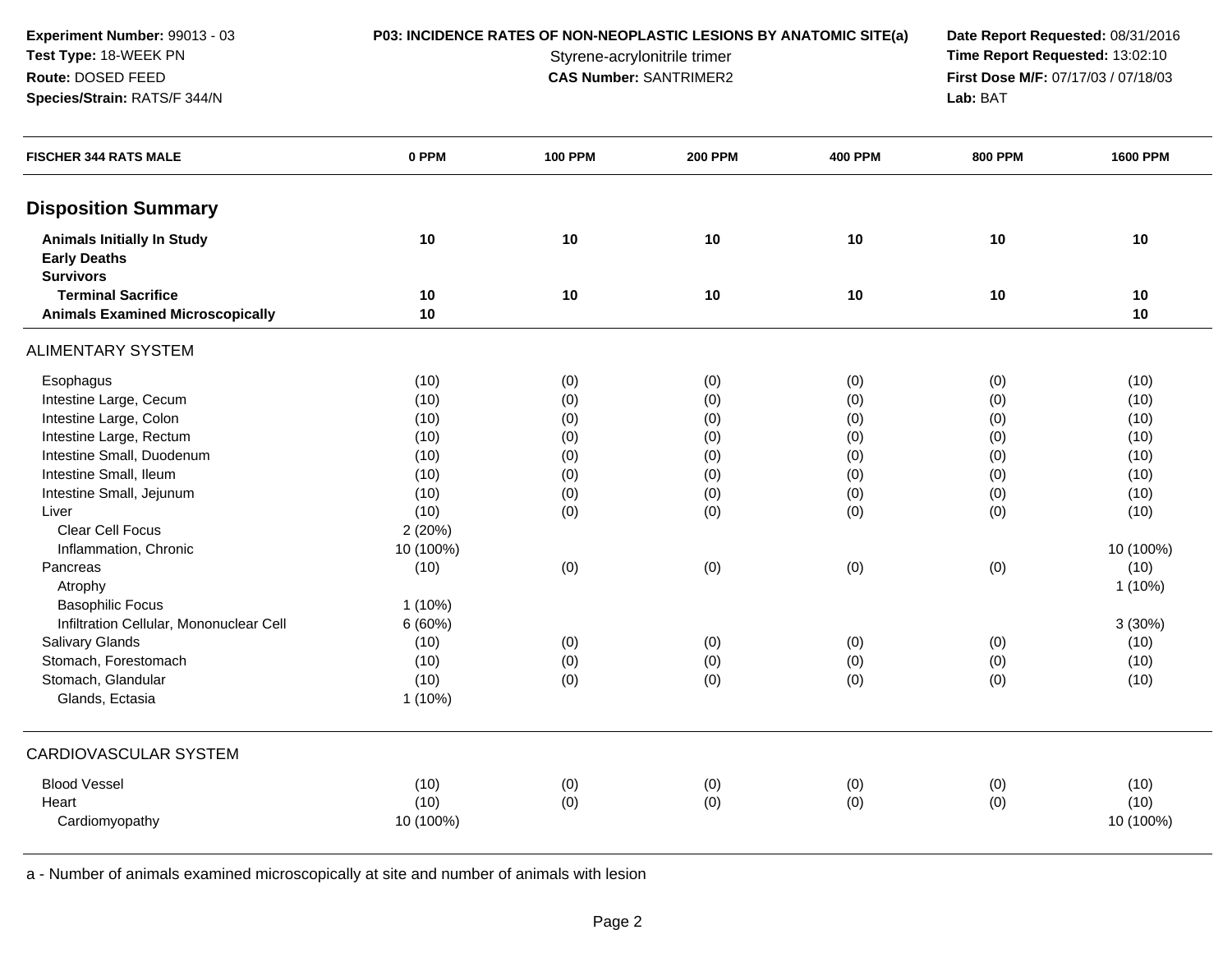**Experiment Number:** 99013 - 03**Test Type:** 18-WEEK PN**Route:** DOSED FEED**Species/Strain:** RATS/F 344/N

## **P03: INCIDENCE RATES OF NON-NEOPLASTIC LESIONS BY ANATOMIC SITE(a) Date Report Requested: 08/31/2016<br>Styrene-acrylonitrile trimer <b>Time Report Requested:** 13:02:10

Styrene-acrylonitrile trimer<br> **CAS Number:** SANTRIMER2 **Time Report Requested:** 13:02:10<br> **First Dose M/F:** 07/17/03 / 07/18/03 **First Dose M/F:** 07/17/03 / 07/18/03<br>Lab: BAT **Lab:** BAT

| 0 PPM<br><b>FISCHER 344 RATS MALE</b>                                    | <b>100 PPM</b> | <b>200 PPM</b> | <b>400 PPM</b> | <b>800 PPM</b> | <b>1600 PPM</b> |
|--------------------------------------------------------------------------|----------------|----------------|----------------|----------------|-----------------|
| <b>ENDOCRINE SYSTEM</b>                                                  |                |                |                |                |                 |
| <b>Adrenal Cortex</b><br>(10)<br>Infiltration Cellular, Mononuclear Cell | (0)            | (0)            | (0)            | (0)            | (10)<br>1(10%)  |
| Adrenal Medulla<br>(10)                                                  | (0)            | (0)            | (0)            | (0)            | (10)            |
| Parathyroid Gland<br>(10)                                                | (0)            | (0)            | (0)            | (0)            | (8)             |
| <b>Pituitary Gland</b><br>(10)                                           | (0)            | (0)            | (0)            | (0)            | (10)            |
| Hemorrhage<br>1 (10%)                                                    |                |                |                |                |                 |
| <b>Thyroid Gland</b><br>(10)                                             | (0)            | (0)            | (0)            | (0)            | (10)            |
| <b>GENERAL BODY SYSTEM</b>                                               |                |                |                |                |                 |
| None                                                                     |                |                |                |                |                 |
| <b>GENITAL SYSTEM</b>                                                    |                |                |                |                |                 |
| Epididymis<br>(10)<br>Inflammation, Chronic Active<br>1(10%)             | (0)            | (0)            | (0)            | (0)            | (10)            |
| <b>Preputial Gland</b><br>(10)                                           | (0)            | (0)            | (0)            | (0)            | (10)            |
| Inflammation<br>6(60%)                                                   |                |                |                |                | 5 (50%)         |
| (10)<br>Prostate                                                         | (0)            | (0)            | (0)            | (0)            | (10)            |
| <b>Seminal Vesicle</b><br>(10)                                           | (0)            | (0)            | (0)            | (0)            | (10)            |
| (10)<br><b>Testes</b>                                                    | (0)            | (0)            | (0)            | (0)            | (10)            |
| Germinal Epithelium, Degeneration<br>1 (10%)                             |                |                |                |                |                 |
| <b>HEMATOPOIETIC SYSTEM</b>                                              |                |                |                |                |                 |
| <b>Bone Marrow</b><br>(10)                                               | (0)            | (0)            | (0)            | (0)            | (10)            |
| Lymph Node<br>(1)                                                        | (0)            | (0)            | (0)            | (0)            | (0)             |
| Lymph Node, Mesenteric<br>(10)                                           | (0)            | (0)            | (0)            | (0)            | (10)            |
| Inflammation, Granulomatous<br>1 (10%)                                   |                |                |                |                |                 |
|                                                                          |                |                |                |                |                 |
| Spleen<br>(10)                                                           | (0)            | (0)            | (0)            | (0)            | (10)            |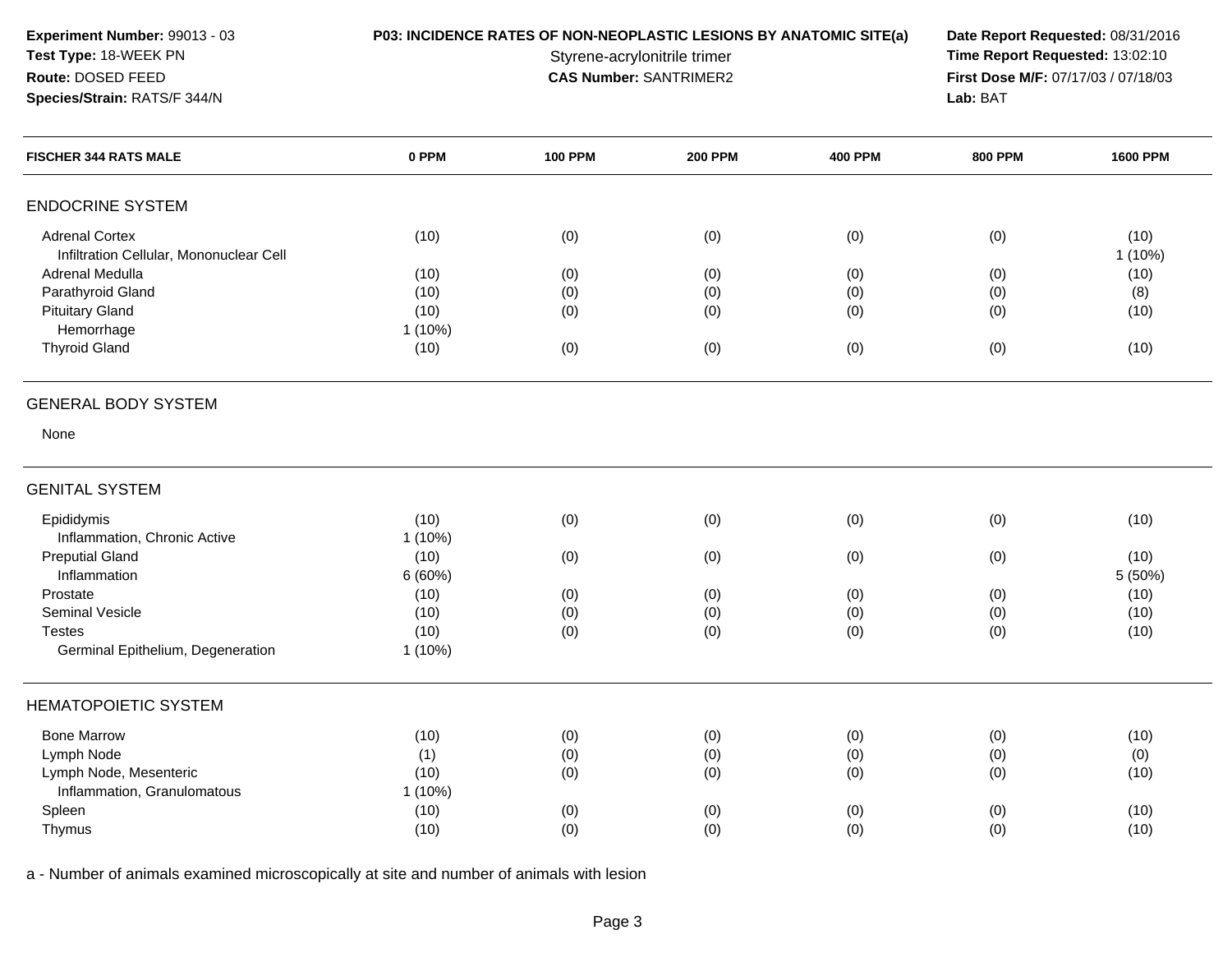| Experiment Number: 99013 - 03<br>Test Type: 18-WEEK PN<br>Route: DOSED FEED<br>Species/Strain: RATS/F 344/N | P03: INCIDENCE RATES OF NON-NEOPLASTIC LESIONS BY ANATOMIC SITE(a) | Date Report Requested: 08/31/2016<br>Time Report Requested: 13:02:10<br>First Dose M/F: 07/17/03 / 07/18/03<br>Lab: BAT |                |                |                |                   |
|-------------------------------------------------------------------------------------------------------------|--------------------------------------------------------------------|-------------------------------------------------------------------------------------------------------------------------|----------------|----------------|----------------|-------------------|
| <b>FISCHER 344 RATS MALE</b>                                                                                | 0 PPM                                                              | <b>100 PPM</b>                                                                                                          | <b>200 PPM</b> | <b>400 PPM</b> | <b>800 PPM</b> | <b>1600 PPM</b>   |
| <b>INTEGUMENTARY SYSTEM</b>                                                                                 |                                                                    |                                                                                                                         |                |                |                |                   |
| Mammary Gland<br>Skin                                                                                       | (10)<br>(10)                                                       | (0)<br>(0)                                                                                                              | (0)<br>(0)     | (0)<br>(0)     | (0)<br>(0)     | (10)<br>(10)      |
| MUSCULOSKELETAL SYSTEM                                                                                      |                                                                    |                                                                                                                         |                |                |                |                   |
| Bone                                                                                                        | (10)                                                               | (0)                                                                                                                     | (0)            | (0)            | (0)            | (10)              |
| NERVOUS SYSTEM                                                                                              |                                                                    |                                                                                                                         |                |                |                |                   |
| <b>Brain</b>                                                                                                | (10)                                                               | (0)                                                                                                                     | (0)            | (0)            | (0)            | (10)              |
| <b>RESPIRATORY SYSTEM</b>                                                                                   |                                                                    |                                                                                                                         |                |                |                |                   |
| Lung<br>Inflammation, Chronic                                                                               | (10)<br>5 (50%)                                                    | (0)                                                                                                                     | (0)            | (0)            | (0)            | (10)<br>3(30%)    |
| Nose<br>Trachea                                                                                             | (10)<br>(10)                                                       | (0)<br>(0)                                                                                                              | (0)<br>(0)     | (0)<br>(0)     | (0)<br>(0)     | (10)<br>(10)      |
| SPECIAL SENSES SYSTEM                                                                                       |                                                                    |                                                                                                                         |                |                |                |                   |
| Eye<br>Retina, Cyst                                                                                         | (10)<br>$1(10\%)$                                                  | (0)                                                                                                                     | (0)            | (0)            | (0)            | (10)              |
| Harderian Gland<br>Inflammation                                                                             | (10)<br>1(10%)                                                     | (0)                                                                                                                     | (0)            | (0)            | (0)            | (10)<br>1(10%)    |
| <b>URINARY SYSTEM</b>                                                                                       |                                                                    |                                                                                                                         |                |                |                |                   |
| Kidney<br>Nephropathy                                                                                       | (10)<br>9(90%)                                                     | (0)                                                                                                                     | (0)            | (0)            | (0)            | (10)<br>10 (100%) |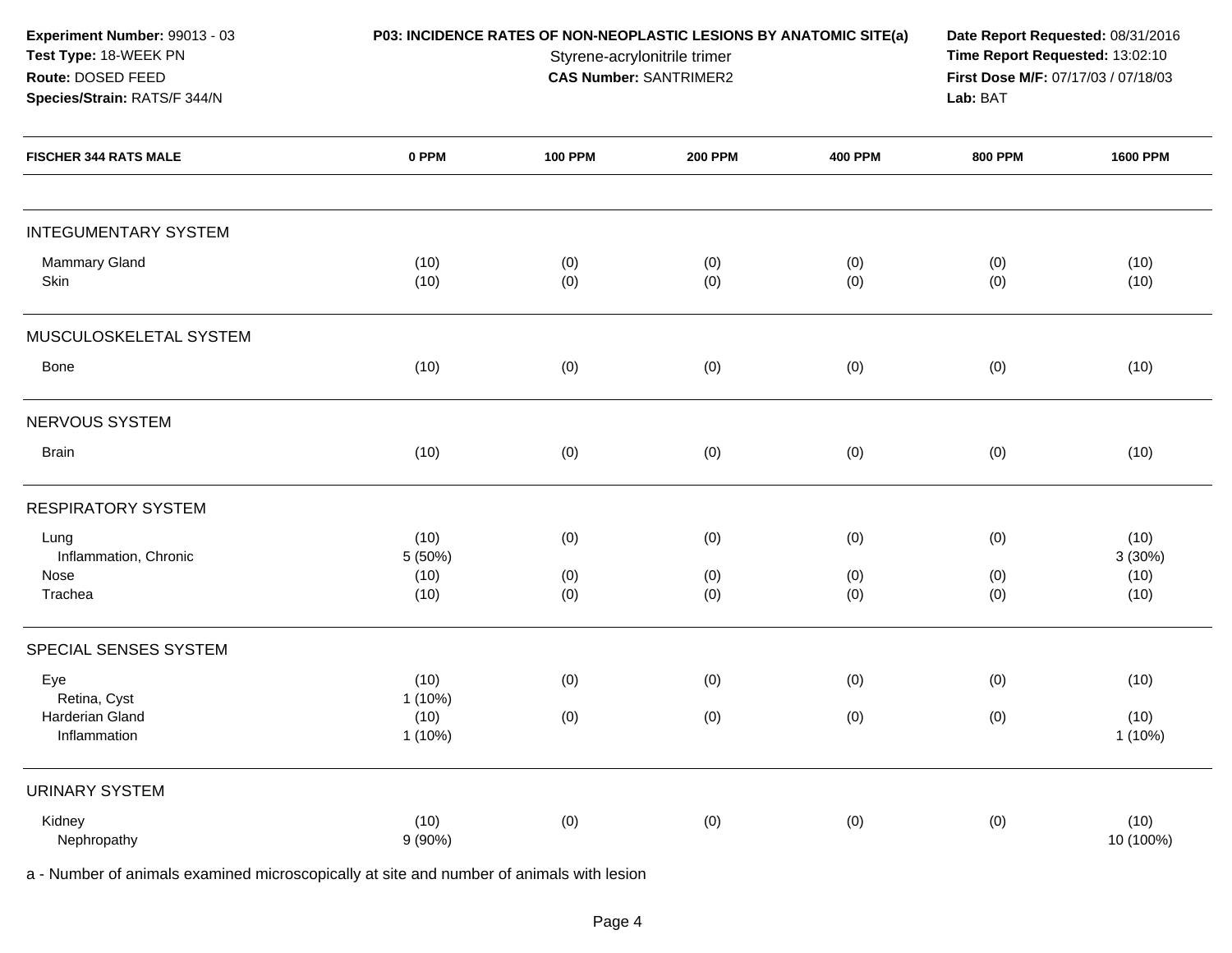| Experiment Number: 99013 - 03<br>Test Type: 18-WEEK PN<br>Route: DOSED FEED<br>Species/Strain: RATS/F 344/N | P03: INCIDENCE RATES OF NON-NEOPLASTIC LESIONS BY ANATOMIC SITE(a)<br>Styrene-acrylonitrile trimer<br><b>CAS Number: SANTRIMER2</b> |                |                |         | Time Report Requested: 13:02:10<br><b>First Dose M/F: 07/17/03 / 07/18/03</b><br>Lab: BAT | Date Report Requested: 08/31/2016 |
|-------------------------------------------------------------------------------------------------------------|-------------------------------------------------------------------------------------------------------------------------------------|----------------|----------------|---------|-------------------------------------------------------------------------------------------|-----------------------------------|
| <b>FISCHER 344 RATS MALE</b>                                                                                | 0 PPM                                                                                                                               | <b>100 PPM</b> | <b>200 PPM</b> | 400 PPM | <b>800 PPM</b>                                                                            | <b>1600 PPM</b>                   |
| Renal Tubule, Cyst<br>Urinary Bladder                                                                       | (10%)<br>(10)                                                                                                                       | (0)            | (0)            | (0)     | (0)                                                                                       | (10)                              |

\*\*\* END OF MALE \*\*\*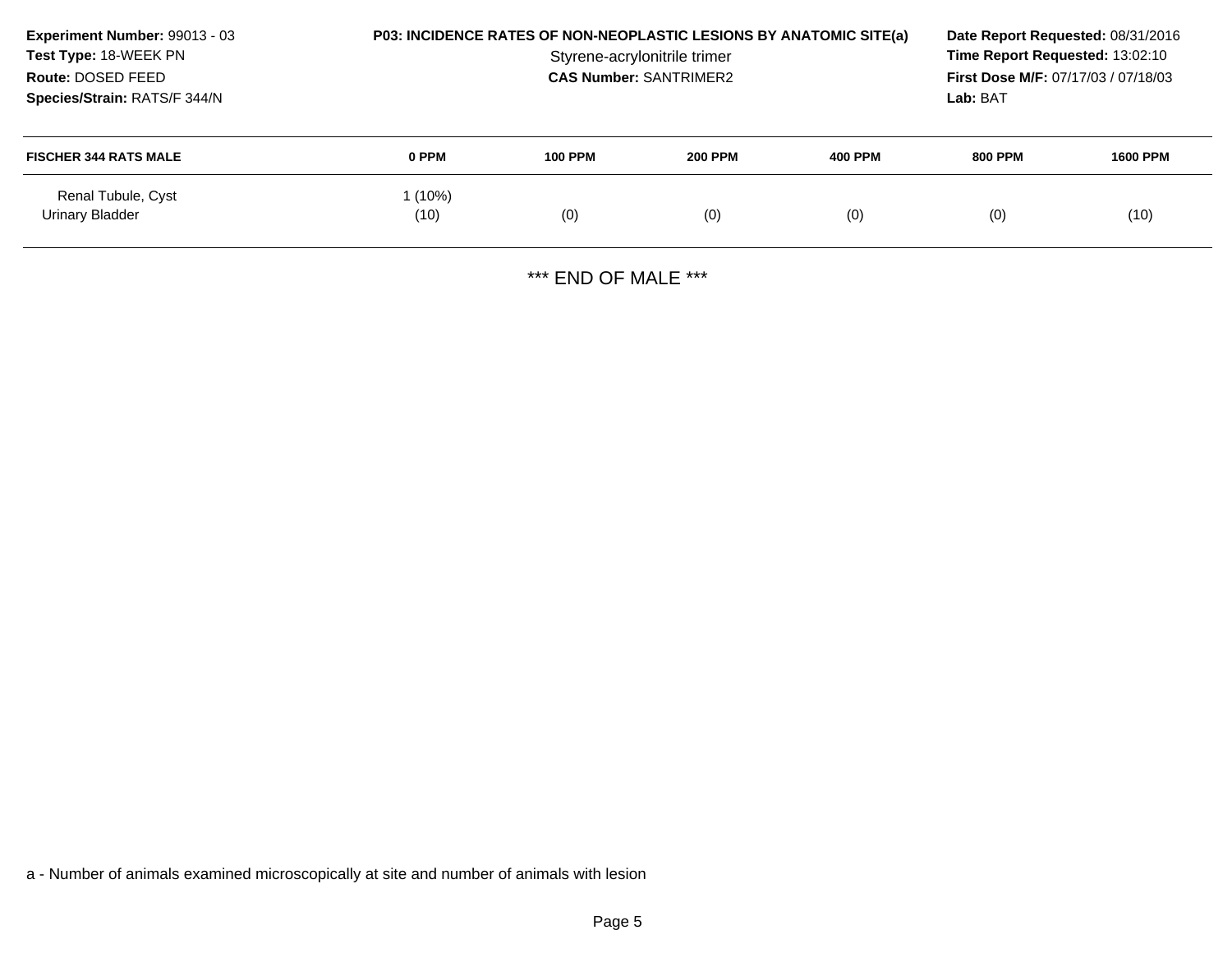**Experiment Number:** 99013 - 03**Test Type:** 18-WEEK PN**Route:** DOSED FEED

### **Species/Strain:** RATS/F 344/N

**P03: INCIDENCE RATES OF NON-NEOPLASTIC LESIONS BY ANATOMIC SITE(a) Date Report Requested: 08/31/2016<br>Styrene-acrylonitrile trimer <b>Time Report Requested:** 13:02:10 Styrene-acrylonitrile trimer<br> **CAS Number:** SANTRIMER2 **Time Report Requested:** 13:02:10<br> **First Dose M/F:** 07/17/03 / 07/18/03 **First Dose M/F:** 07/17/03 / 07/18/03<br>Lab: BAT **Lab:** BAT

| <b>FISCHER 344 RATS FEMALE</b>                           | 0 PPM     | <b>100 PPM</b> | <b>200 PPM</b> | <b>400 PPM</b> | <b>800 PPM</b> | <b>1600 PPM</b> |
|----------------------------------------------------------|-----------|----------------|----------------|----------------|----------------|-----------------|
| <b>Disposition Summary</b>                               |           |                |                |                |                |                 |
| <b>Animals Initially In Study</b><br><b>Early Deaths</b> | 10        | 10             | 10             | 10             | 10             | 10              |
| <b>Survivors</b>                                         |           |                |                |                |                |                 |
| <b>Terminal Sacrifice</b>                                | 10        | $10$           | 10             | 10             | 10             | 10              |
| <b>Animals Examined Microscopically</b>                  | 10        | $\mathbf{2}$   | $\mathbf{1}$   | $\mathbf{1}$   | $\mathbf{2}$   | 10              |
| <b>ALIMENTARY SYSTEM</b>                                 |           |                |                |                |                |                 |
| Esophagus                                                | (10)      | (0)            | (0)            | (0)            | (0)            | (10)            |
| Intestine Large, Cecum                                   | (10)      | (0)            | (0)            | (0)            | (0)            | (10)            |
| Intestine Large, Colon                                   | (10)      | (0)            | (0)            | (0)            | (0)            | (10)            |
| Intestine Large, Rectum                                  | (10)      | (0)            | (0)            | (0)            | (0)            | (10)            |
| Intestine Small, Duodenum                                | (10)      | (0)            | (0)            | (0)            | (0)            | (10)            |
| Intestine Small, Ileum                                   | (10)      | (0)            | (0)            | (0)            | (0)            | (10)            |
| Intestine Small, Jejunum                                 | (10)      | (0)            | (0)            | (0)            | (0)            | (10)            |
| Liver                                                    | (10)      | (2)            | (0)            | (1)            | (1)            | (10)            |
| Hepatodiaphragmatic Nodule                               | $1(10\%)$ | 2 (100%)       |                | 1 (100%)       | 1 (100%)       | $1(10\%)$       |
| Inflammation, Chronic                                    | 10 (100%) | 2 (100%)       |                | 1 (100%)       |                | 10 (100%)       |
| Mesentery                                                | (0)       | (0)            | (1)            | (0)            | (0)            | (0)             |
| Fat, Necrosis                                            |           |                | 1 (100%)       |                |                |                 |
| Pancreas                                                 | (10)      | (0)            | (0)            | (0)            | (0)            | (10)            |
| Infiltration Cellular, Mononuclear Cell                  |           |                |                |                |                | 4 (40%)         |
| Salivary Glands                                          | (10)      | (0)            | (0)            | (0)            | (0)            | (10)            |
| Stomach, Forestomach                                     | (10)      | (0)            | (0)            | (0)            | (0)            | (10)            |
| Stomach, Glandular                                       | (10)      | (0)            | (0)            | (0)            | (0)            | (10)            |
| Inflammation                                             |           |                |                |                |                | $1(10\%)$       |
| Glands, Ectasia                                          |           |                |                |                |                | $1(10\%)$       |
| CARDIOVASCULAR SYSTEM                                    |           |                |                |                |                |                 |
| <b>Blood Vessel</b>                                      | (10)      | (0)            | (0)            | (0)            | (0)            | (10)            |
| Heart                                                    | (10)      | (0)            | (0)            | (0)            | (0)            | (10)            |
| Cardiomyopathy                                           | 6(60%)    |                |                |                |                | 7 (70%)         |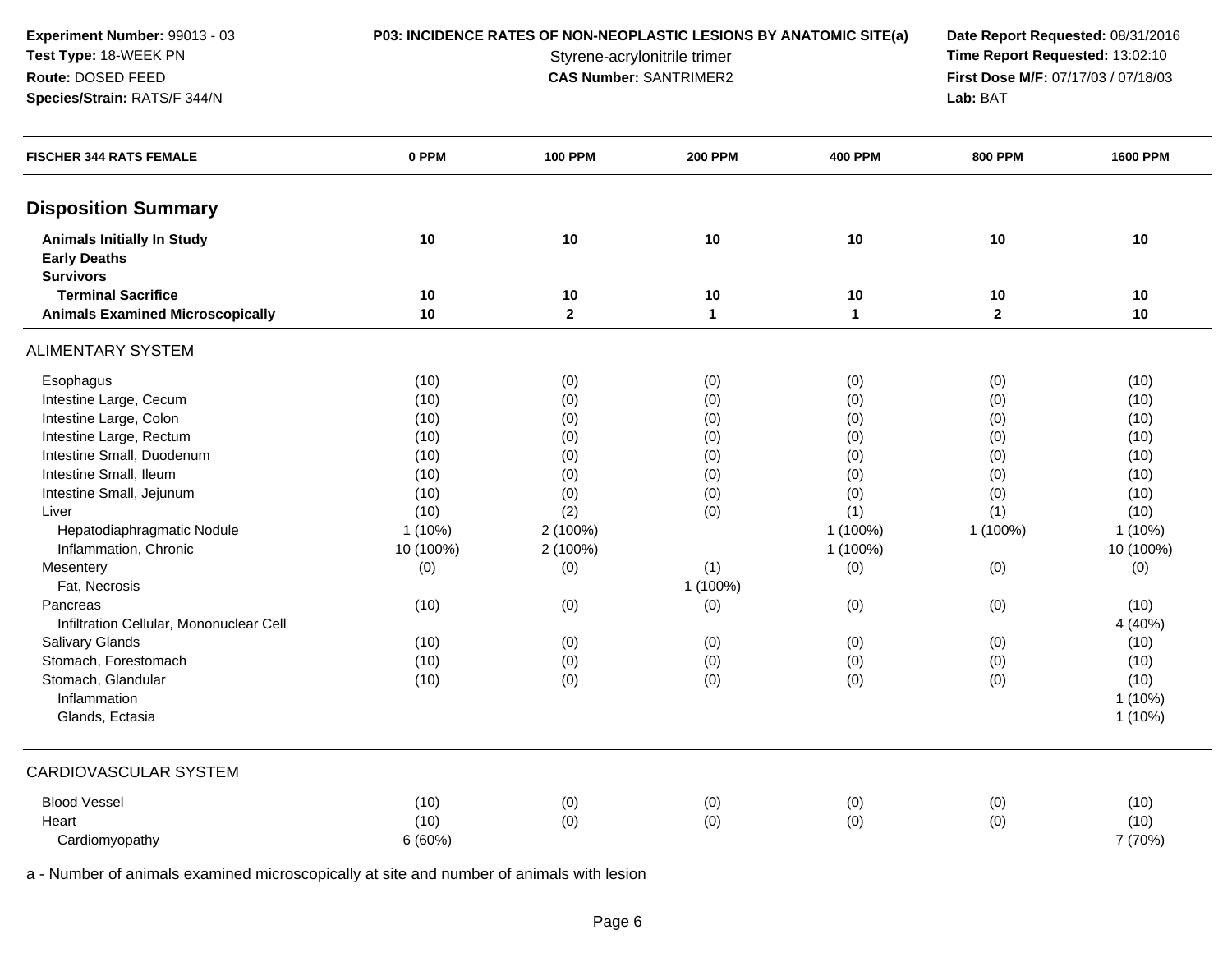| Experiment Number: 99013 - 03<br>Test Type: 18-WEEK PN<br>Route: DOSED FEED<br>Species/Strain: RATS/F 344/N     | P03: INCIDENCE RATES OF NON-NEOPLASTIC LESIONS BY ANATOMIC SITE(a) | Date Report Requested: 08/31/2016<br>Time Report Requested: 13:02:10<br>First Dose M/F: 07/17/03 / 07/18/03<br>Lab: BAT |                                 |                                 |                                 |                                      |
|-----------------------------------------------------------------------------------------------------------------|--------------------------------------------------------------------|-------------------------------------------------------------------------------------------------------------------------|---------------------------------|---------------------------------|---------------------------------|--------------------------------------|
| <b>FISCHER 344 RATS FEMALE</b>                                                                                  | 0 PPM                                                              | <b>100 PPM</b>                                                                                                          | <b>200 PPM</b>                  | <b>400 PPM</b>                  | <b>800 PPM</b>                  | <b>1600 PPM</b>                      |
| <b>ENDOCRINE SYSTEM</b>                                                                                         |                                                                    |                                                                                                                         |                                 |                                 |                                 |                                      |
| <b>Adrenal Cortex</b><br>Adrenal Medulla<br>Parathyroid Gland<br><b>Pituitary Gland</b><br><b>Thyroid Gland</b> | (10)<br>(10)<br>(6)<br>(10)<br>(10)                                | (0)<br>(0)<br>(0)<br>(0)<br>(0)                                                                                         | (0)<br>(0)<br>(0)<br>(0)<br>(0) | (0)<br>(0)<br>(0)<br>(0)<br>(0) | (0)<br>(0)<br>(0)<br>(0)<br>(0) | (10)<br>(10)<br>(10)<br>(10)<br>(10) |
| <b>GENERAL BODY SYSTEM</b>                                                                                      |                                                                    |                                                                                                                         |                                 |                                 |                                 |                                      |
| None                                                                                                            |                                                                    |                                                                                                                         |                                 |                                 |                                 |                                      |
| <b>GENITAL SYSTEM</b>                                                                                           |                                                                    |                                                                                                                         |                                 |                                 |                                 |                                      |
| <b>Clitoral Gland</b><br>Inflammation                                                                           | (10)<br>4 (40%)                                                    | (0)                                                                                                                     | (0)                             | (0)                             | (0)                             | (10)<br>4 (40%)                      |
| Ovary<br>Inflammation, Granulomatous                                                                            | (10)                                                               | (0)                                                                                                                     | (0)                             | (0)                             | (1)                             | (10)<br>$1(10\%)$                    |
| Periovarian Tissue, Cyst<br><b>Uterus</b><br>Endometrium, Hyperplasia, Cystic                                   | (10)                                                               | (0)                                                                                                                     | (0)                             | (0)                             | 1 (100%)<br>(0)                 | (10)<br>$1(10\%)$                    |
| <b>HEMATOPOIETIC SYSTEM</b>                                                                                     |                                                                    |                                                                                                                         |                                 |                                 |                                 |                                      |
| <b>Bone Marrow</b><br>Inflammation, Granulomatous                                                               | (10)                                                               | (0)                                                                                                                     | (0)                             | (0)                             | (0)                             | (10)<br>1 (10%)                      |
| Lymph Node<br>Pancreatic, Hemorrhage                                                                            | (0)                                                                | (0)                                                                                                                     | (0)                             | (0)                             | (0)                             | (1)<br>1 (100%)                      |
| Lymph Node, Mesenteric<br>Inflammation, Granulomatous                                                           | (10)<br>2(20%)                                                     | (0)                                                                                                                     | (0)                             | (0)                             | (0)                             | (10)<br>2(20%)                       |
| Spleen<br>Thymus                                                                                                | (10)<br>(10)                                                       | (0)<br>(0)                                                                                                              | (0)<br>(0)                      | (0)<br>(0)                      | (0)<br>(0)                      | (10)<br>(10)                         |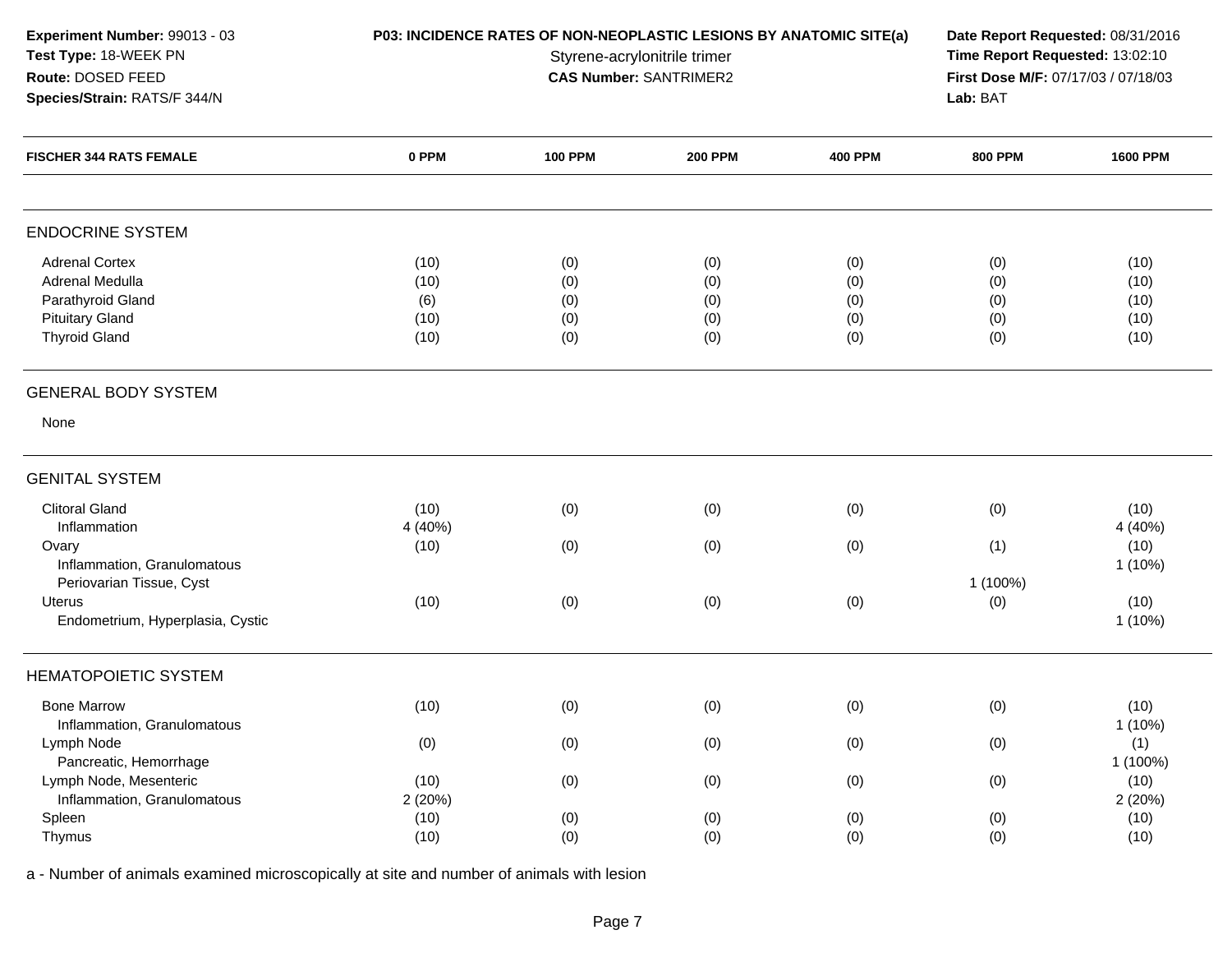| Experiment Number: 99013 - 03<br>Test Type: 18-WEEK PN<br>Route: DOSED FEED<br>Species/Strain: RATS/F 344/N       |                | P03: INCIDENCE RATES OF NON-NEOPLASTIC LESIONS BY ANATOMIC SITE(a) | Styrene-acrylonitrile trimer<br><b>CAS Number: SANTRIMER2</b> |                | Date Report Requested: 08/31/2016<br>Time Report Requested: 13:02:10<br>First Dose M/F: 07/17/03 / 07/18/03 |                        |
|-------------------------------------------------------------------------------------------------------------------|----------------|--------------------------------------------------------------------|---------------------------------------------------------------|----------------|-------------------------------------------------------------------------------------------------------------|------------------------|
| <b>FISCHER 344 RATS FEMALE</b>                                                                                    | 0 PPM          | <b>100 PPM</b>                                                     | <b>200 PPM</b>                                                | <b>400 PPM</b> | <b>800 PPM</b>                                                                                              | <b>1600 PPM</b>        |
| <b>INTEGUMENTARY SYSTEM</b>                                                                                       |                |                                                                    |                                                               |                |                                                                                                             |                        |
| <b>Mammary Gland</b><br>Skin                                                                                      | (10)<br>(10)   | (0)<br>(0)                                                         | (0)<br>(0)                                                    | (0)<br>(0)     | (0)<br>(0)                                                                                                  | (10)<br>(10)           |
| MUSCULOSKELETAL SYSTEM                                                                                            |                |                                                                    |                                                               |                |                                                                                                             |                        |
| <b>Bone</b>                                                                                                       | (10)           | (0)                                                                | (0)                                                           | (0)            | (0)                                                                                                         | (10)                   |
| <b>NERVOUS SYSTEM</b>                                                                                             |                |                                                                    |                                                               |                |                                                                                                             |                        |
| <b>Brain</b>                                                                                                      | (10)           | (0)                                                                | (0)                                                           | (0)            | (0)                                                                                                         | (10)                   |
| <b>RESPIRATORY SYSTEM</b>                                                                                         |                |                                                                    |                                                               |                |                                                                                                             |                        |
| Lung<br>Inflammation, Chronic                                                                                     | (10)<br>3(30%) | (0)                                                                | (0)                                                           | (0)            | (0)                                                                                                         | (10)<br>6(60%)         |
| Nose<br>Olfactory Epithelium, Inflammation,<br>Suppurative                                                        | (10)           | (0)                                                                | (0)                                                           | (0)            | (0)                                                                                                         | (10)<br>1(10%)         |
| Trachea                                                                                                           | (10)           | (0)                                                                | (0)                                                           | (0)            | (0)                                                                                                         | (10)                   |
| SPECIAL SENSES SYSTEM                                                                                             |                |                                                                    |                                                               |                |                                                                                                             |                        |
| Eye<br>Harderian Gland<br>Inflammation                                                                            | (10)<br>(10)   | (0)<br>(0)                                                         | (0)<br>(0)                                                    | (0)<br>(0)     | (0)<br>(0)                                                                                                  | (10)<br>(10)<br>3(30%) |
| <b>URINARY SYSTEM</b>                                                                                             |                |                                                                    |                                                               |                |                                                                                                             |                        |
| Kidney<br>Nephropathy<br>a - Number of animals examined microscopically at site and number of animals with lesion | (10)<br>2(20%) | (0)                                                                | (0)                                                           | (0)            | (0)                                                                                                         | (10)<br>2 (20%)        |